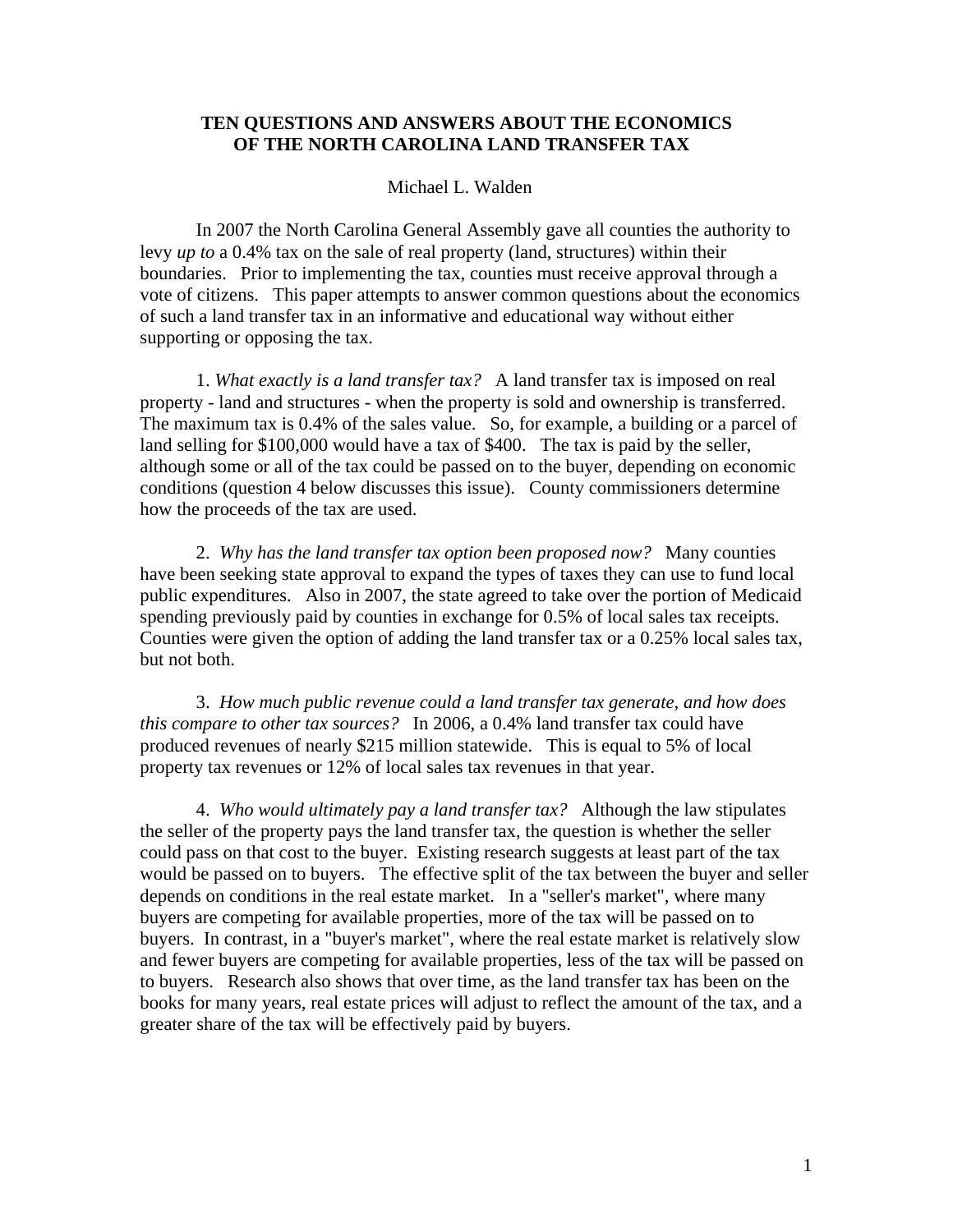5. *What would be the impact of a land transfer tax on the local real estate market?* The answer to this question is - it depends. Importantly it depends on how residents - and specifically buyers of real estate - value the public services funded by the land transfer tax.

If buyers pay more for property as a result of the land transfer tax, then this result alone would reduce sales and economic activity. However, the impact doesn't stop here. If buyers see benefits from use of the tax revenues which exceed the cost of the tax, then sales could rebound and the local economy could be boosted.

Conversely, if buyers don't perceive many benefits from the use of the funds, then the tax will be considered a cost without offsetting benefits, and real estate sales and economic activity in the county will decline from what their levels would have been without the tax. So how the land transfer tax revenues are used and how residents evaluate those uses are crucial to their economic impact.

It should be mentioned that these benefit/cost comparisons associated with the real estate transfer tax are no different than similar comparisons people make about other taxes. How people respond to a tax, and whether they consider any tax a net plus or a net minus, rests on their evaluation of the benefits forthcoming from the spending of the tax revenues compared to costs of the tax.

6. *If a county adopts a land transfer tax and neighboring counties don't, will the adopting county be helped or hurt?* The answer to this question is essentially the same as the answer to question 5. If property owners and residents in the adopting county collectively value the public services provided by the tax more than the cost of the tax, then the adopting county will be benefited not only internally, but also relative to its neighboring counties. If the opposite is the case - property owners and residents of the adopting county evaluate the cost of the tax to be greater than the benefits of the resulting public services, then the competitive position of the adopting county will fall.

 7. *Is it fair to tax only sellers (and buyers) of property for funding local public services that benefit all local residents? Wouldn't a tax paid by all residents be fairer?*  These are important questions for residents and their elected representatives to consider. As noted in question 2, the legislation authorizing local consideration of a land transfer tax also authorized consideration of a ¼ % local sales tax. However, counties are not permitted to adopt both the land transfer tax and ¼% local sales tax.

 One gauge for considering whether a tax is "fair" is to consider if those who pay the tax also benefit from it. Certainly, a local sales tax, which is paid by all buyers of retail goods in the county, directly affects almost every resident in the county, so it is a very broad-based tax. Even the local property tax - the largest source of locally raised public revenue - is spread across a large proportion of households. The property tax is paid either directly (by property owners) or indirectly (through rents) by most. So if local sales taxes and property taxes are used to fund public projects benefiting the majority of local residents, then by some standards these taxes could be considered "fair".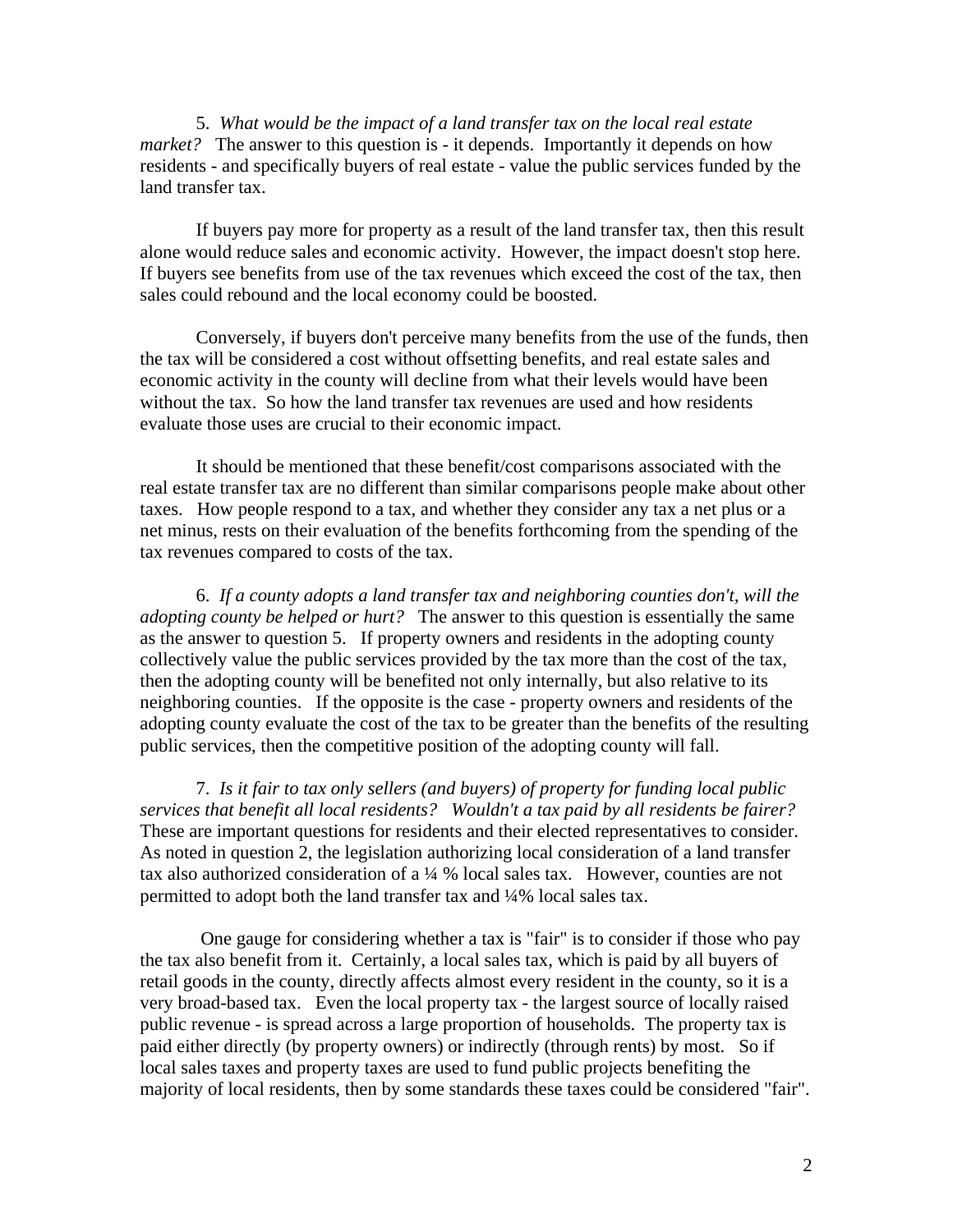However, the land transfer tax is a much narrower tax, being paid only when a property is sold and changes ownership. If a land transfer tax is considered a form of a property tax, then it could be considered "fair" in the following way. If the proceeds of the tax are used to make infrastructure or other improvements in the county that enhance property values, then it could be said owners of the property are receiving the benefits (higher property values) from the costs of the tax. This logic depends on the public revenues from the land transfer tax being spent in a specific way.

8. *If the land transfer tax is considered a form of a property tax, then could it be avoided by increasing regular property taxes?* Property taxes are paid annually by property owners whether the property is sold or not. Property tax rates are expressed as cents per \$100 of property value. For a county to estimate what increase in the annual property tax rate would be needed to produce the same annual revenues as a land transfer tax, the following two steps would be followed:

> (a) Estimate the annual revenue raised by the land transfer tax: This would be done by multiplying 0.004 (or whatever land transfer tax rate the county chooses under 0.4%) by the value of annual real estate sales in the county.

Example: \$10,000,000 of annual real estate sales occur in the county, and the county adopts a 0.4% land transfer tax. The tax produces annual revenue of 0.004 x \$10,000,000, or \$40,000.

(b) Divide the estimated annual revenue raised by the land transfer tax by the current assessed value of real property in the county. Convert this result to a cents per \$100 value. This is the amount by which the annual property tax rate would need to be increased.

Example: County records show the assessed value of real property is \$80,000,000. Producing \$40,000 more in property tax revenue annually would require a tax rate of \$40,000/\$80,000,000, or \$0.0005 per \$1.00 of value, which equals 5 cents per \$100 of value.

It is important to realize this is an estimate which is subject to change for at least two reasons. First, the annual amount of public revenue raised from the land transfer tax can vary from year to year based on changes in real estate sales in the county. Second, periodically - usually between 4 and 8 years for most North Carolina counties - counties must revalue real property. This revaluation can dramatically change the assessed value of real property used in part (b) of the calculation.

9. *Can't counties just reduce spending instead of increasing tax revenues through a land transfer tax?* This is a very controversial question on which there are many opinions and positions. While I won't take a position and provide a direct answer, I can direct people to information which can be used in discussing and debating the question.